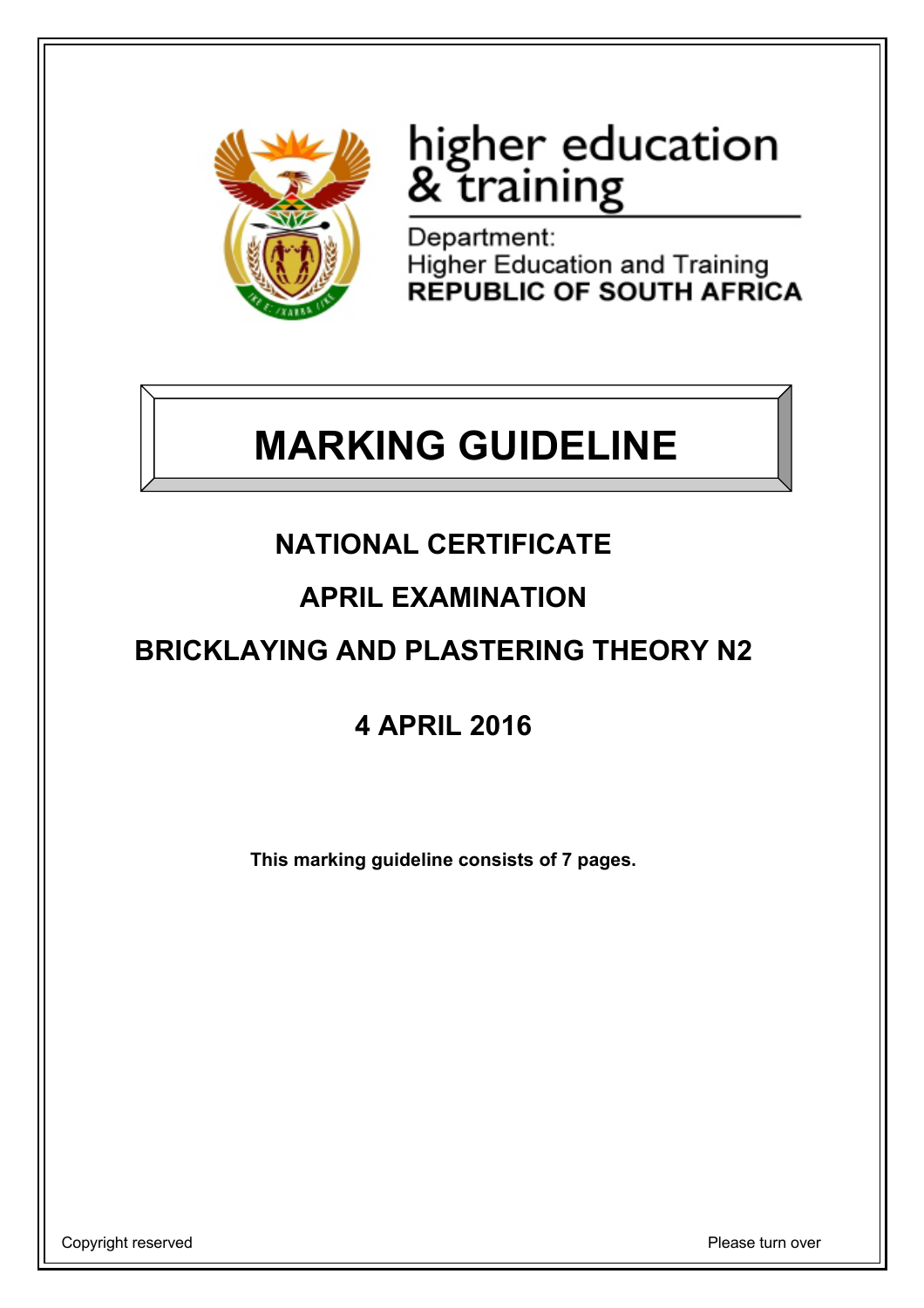MARKING GUIDELINE  $-2$ -<br>T40**(E)**(A4)T BRICKLAYING AND PLASTERING THEORY N2

#### **QUESTION 1**

- 1.1 A coping is the cover  $\checkmark$  fitted to the tops  $\checkmark$  of garden walls  $\checkmark$  and/or brick piers. (3)
- 1.2 1.2.1 The part of the chimney which rises above the roof  $\checkmark$  of a house or from the ground.
	- 1.2.2 The part of the wall v which forms the back is of a fireplace.
	- 1.2.3 The part of a wall facing the room $\checkmark$ , and containing the chimney flues. $\checkmark$
	- 1.2.4 The part of a fireplace between the gathering and the flue.

 $(4 \times 2)$  (8) **[11]**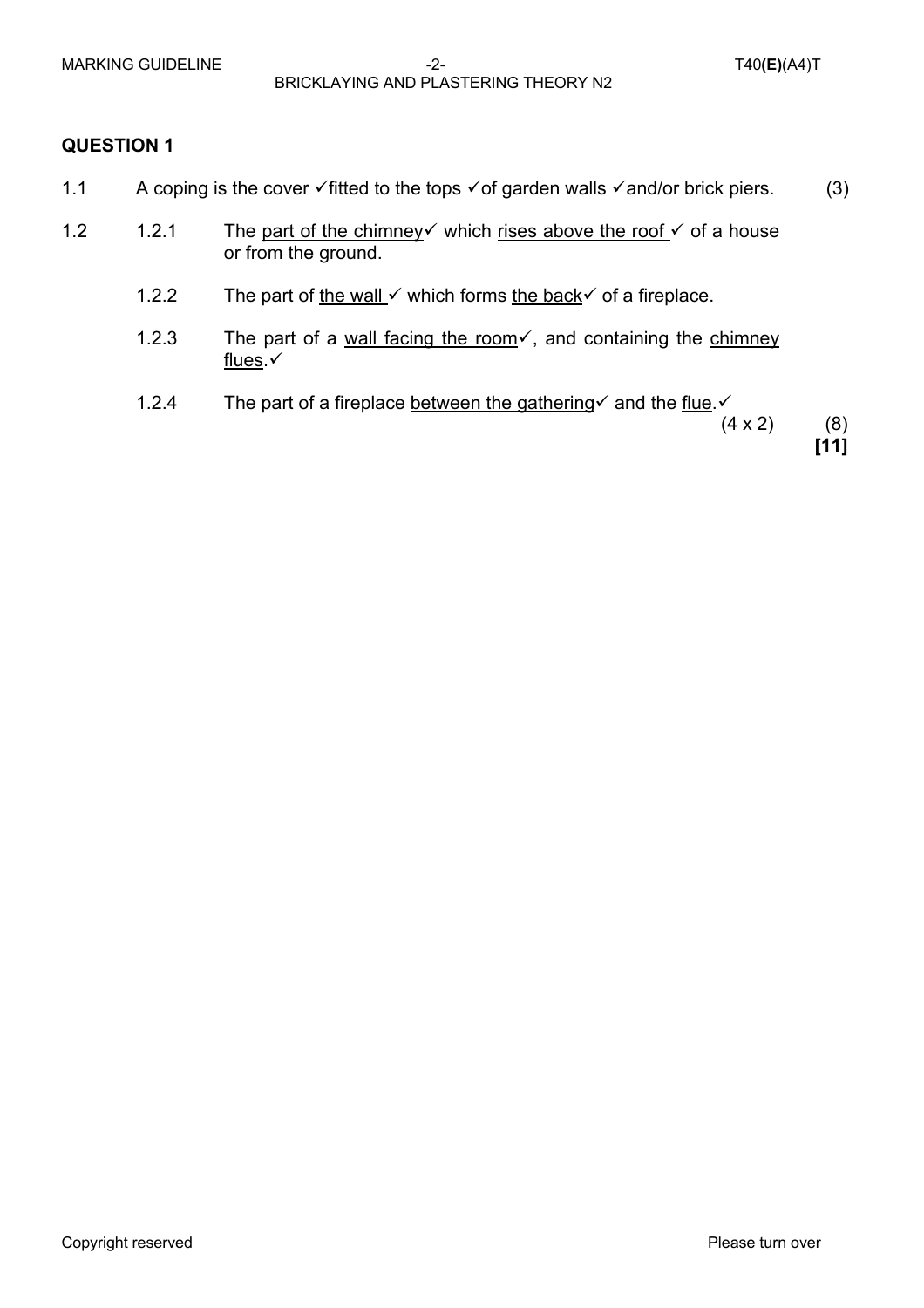#### **QUESTION 2**



#### COURSE 1

| <b>Mark Allocation</b>                |       |
|---------------------------------------|-------|
| Approximate scale                     | $= 2$ |
| Correct bond to 2 brick main wall     | $= 2$ |
| Correct bond to 2 brick junction wall | $= 2$ |
| Correct joining between walls         | $= 4$ |
|                                       |       |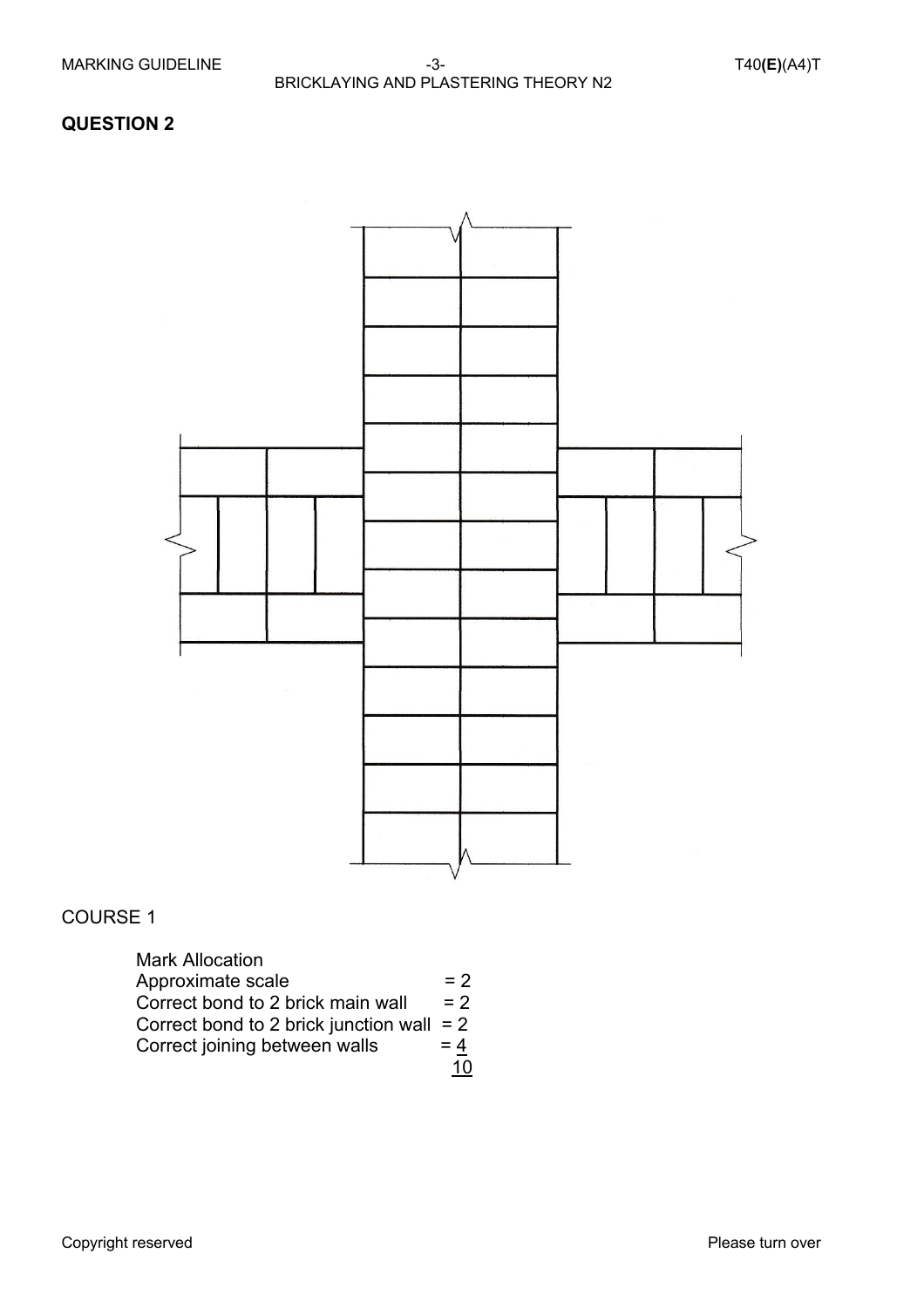

#### COURSE 2

| <b>Mark Allocation</b>                      |       |
|---------------------------------------------|-------|
| Approximate scale                           | $= 2$ |
| Correct bond to 2 brick main wall           | $= 2$ |
| Correct bond to 2 brick junction wall $= 2$ |       |
| Correct joining between walls               | $= 4$ |
|                                             | 10.   |

**[20]**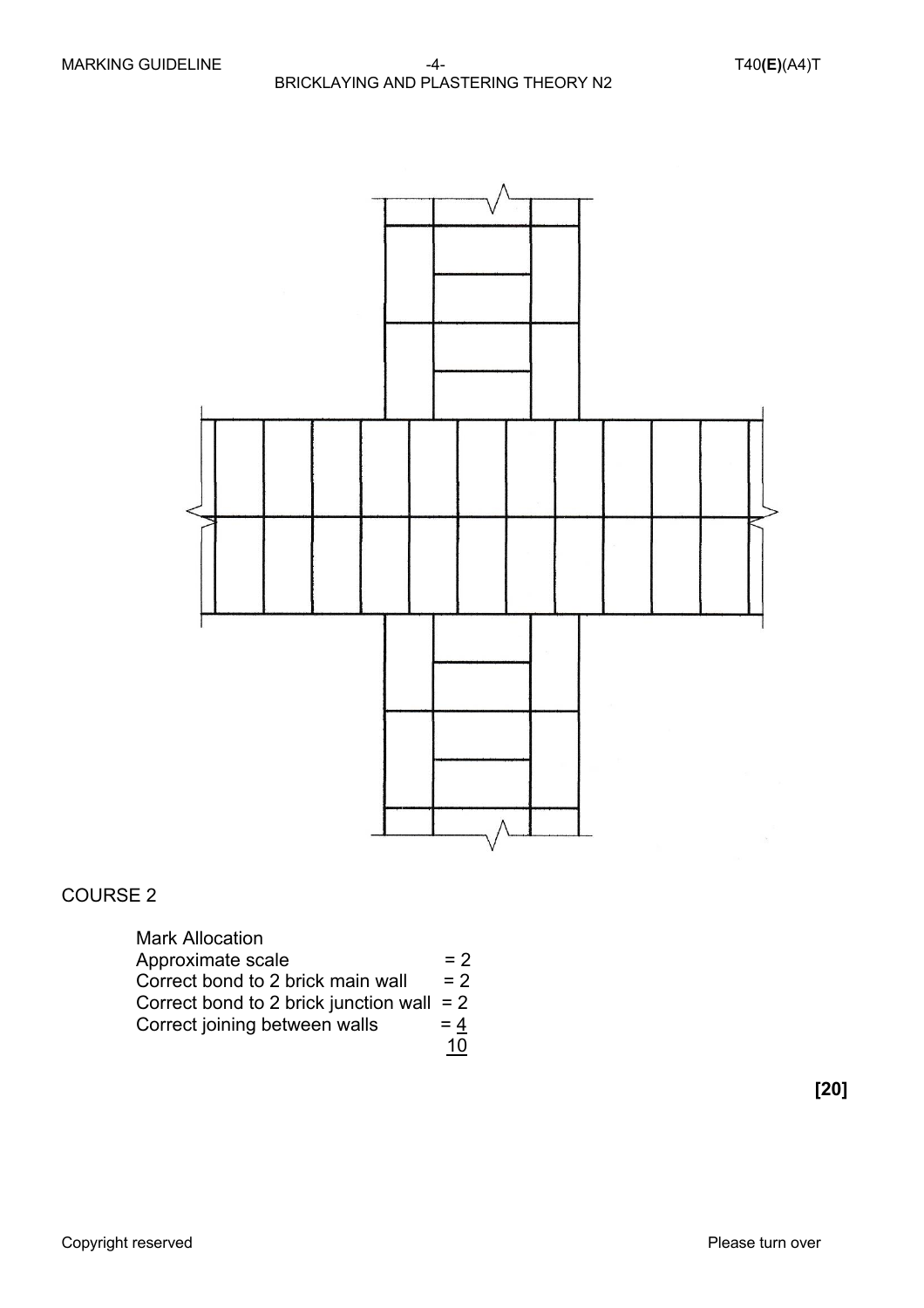MARKING GUIDELINE  $-5$ -<br>T40**(E)**(A4)T BRICKLAYING AND PLASTERING THEORY N2

#### **QUESTION 3**

| 3.1 | 3.1.1<br>3.1.2<br>3.1.3<br>3.1.4 | False<br>False<br>False<br><b>True</b>    |                |               |
|-----|----------------------------------|-------------------------------------------|----------------|---------------|
|     | 3.1.5<br>3.1.6<br>3.1.7          | <b>True</b><br><b>True</b><br><b>True</b> | $(7 \times 1)$ | (7)           |
| 3.2 | 3.2.1<br>3.2.2<br>3.2.3          | Insulation<br>Heat<br>Sound               | $(3 \times 1)$ | (3)<br>$[10]$ |

#### **QUESTION 4**

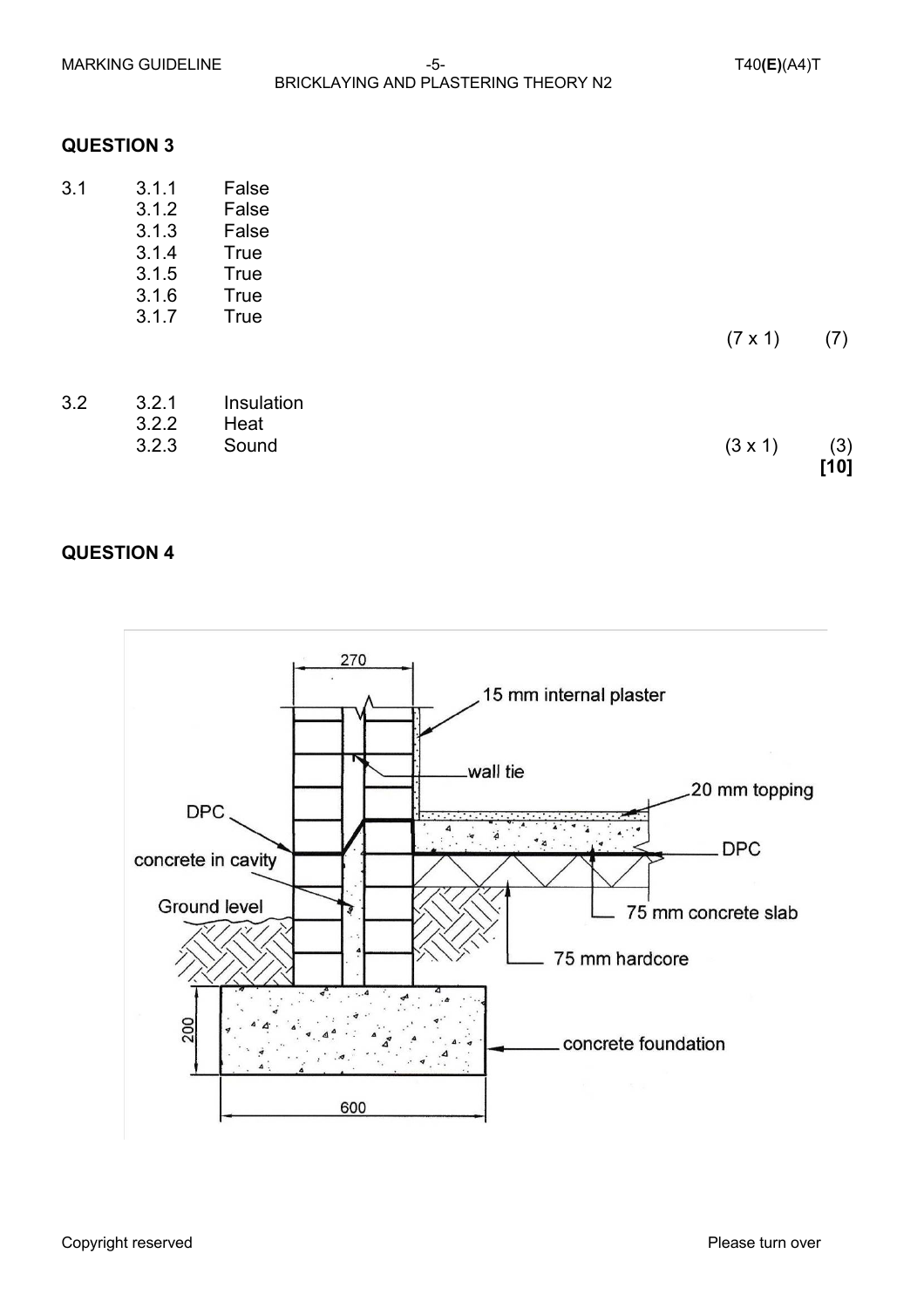| Mark allocation              |                |
|------------------------------|----------------|
| Concrete foundation          |                |
| Ground level √               | 1              |
| Ground level correct height√ | 1              |
| Damp course to wall√         | 1              |
| Damp course under floor√     | 1              |
| Floor slab√                  | 1              |
| Floor slab correct height. ✓ | 1              |
| Hard core√                   | 1              |
| Topping $\checkmark$         | 1              |
| Cavity concrete √            | 1              |
| Plaster internally√          | 1              |
| Bottom 8 courses √           | 1              |
| Wall tie $\checkmark$        | 1              |
| Hatching to foundation√      | 1              |
| Hatching to floor slab√      | 1              |
| Hatching to hardcore√        | 1              |
| Approximate scale 1:10√      | $\overline{2}$ |
| Drawing structurally correct | $\overline{2}$ |
| TOTAL                        | 20             |

20 **[20]**

#### **QUESTION 5**

5.1 Dig up the area where the pavers are to be laid.  $\checkmark$ Level $\checkmark$  the area by using a straight edge.  $\checkmark$ Compact $\checkmark$  the surface well. Spread a layer of sand  $\checkmark$  20 mm thick over the levelled surface.  $\checkmark$ Lay bricks to the chosen pattern  $\checkmark$  by tapping each paver into position using a rubber mallet.  $\checkmark$ Finish the laying  $\checkmark$  and sweep sand into the joints.  $\checkmark$  (10)

- 5.2 5.2.1 Guard rail
	- 5.2.2 Toe board
	- 5.2.3 Working platform
	- 5.2.4 Ledger
	- 5.2.5 Standard
	- 5.2.6 Swivel coupler
	- 5.2.7 Band and plate
	- 5.2.8 Transome
	- 5.2.9 Cross brace

 $(9 \times 1)$  (9) **[19]**